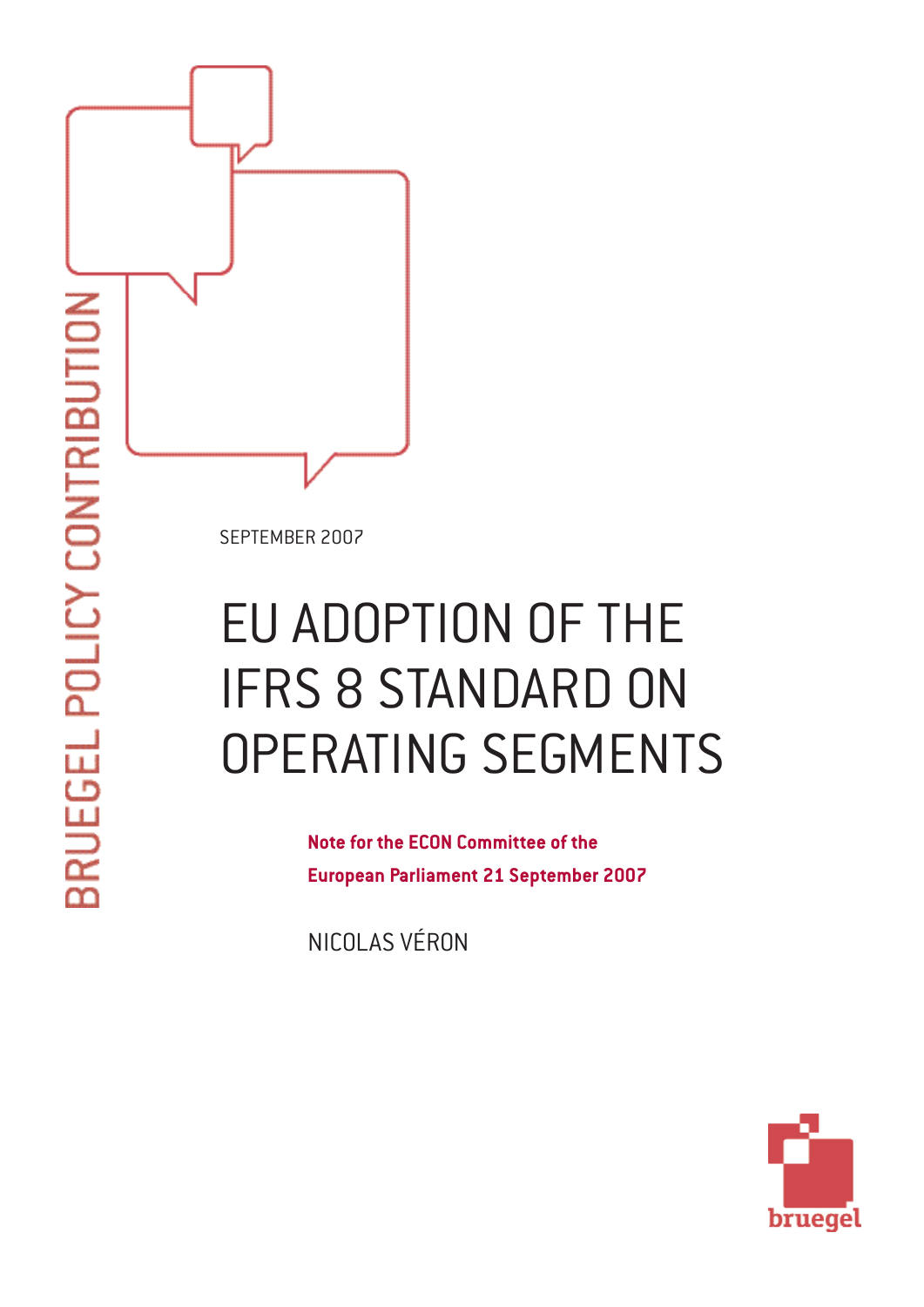# EU Adoption of the IFRS 8 Standard on Operating Segments

Presentation by Nicolas Véron, Research Fellow at Bruegel to the Economic and Monetary Affairs Committee of the European Parliament 19 September 2007

Background Note<sup>1</sup>

## EXECUTIVE SUMMARY

The IFRS 8 standard on operating segments was included in the IASB-FASB convergence program in February 2006 and subsequently adopted by the IASB in November 2006, in spite of widespread negative sentiment about it among investors and other users of financial statements, which the IASB should have given attention to but chose to ignore. Compared with what is provided under the existing standard IAS 14, the management approach on which IFRS 8 is based is not accompanied by sufficient safeguards to ensure that segments reflect economic reality and convey a proper understanding of risks. There are no requirements to make segment information consistent with consolidated information, which may negatively impact the value of the former. And geographical information is likely to be lost.

The Commission's Report on IFRS 8 does not provide an adequate basis for informed decision, due to severe methodological flaws and insufficient disclosure of feedback received by the Commission during the consultation phase. The current process which may lead to IFRS recognition in the United States does not provide a convincing argument to adopt IFRS 8 in view of the standard's shortcomings. To defend the objective of high-quality standards, the European Union should not adopt the current version of IFRS 8.

This note is intended for use by the Economic and Monetary Affairs (ECON) Committee of the European Parliament following the presentation I was invited to give on 19 September 2007, in an open coordinator meeting chaired by Joseph Muscat MEP and John Purvis MEP. The note's content is essentially the same as my oral presentation during that meeting, with additional quotes from written sources.

Bruegel is a European think tank devoted to international economics, which started operations in Brussels in 2005 with the support of a number of European member state governments and international companies. Bruegel aims to contribute to the quality of economic policymaking in Europe through open, fact-based and policy-relevant research, analysis and discussion. Its current research programme includes a variety of projects, including some which specifically relate to capital markets and financial regulation. Detailed information is available on www.bruegel.org.

My testimony on IFRS 8 is based on several sources, which include my own experience as chief financial officer of a publicly-listed company in 2000-2002, which at the time reported under French accounting standards and additionally adopted US GAAP for group

 $\overline{a}$ 

 $1$  A list of acronyms is included at the end of this note.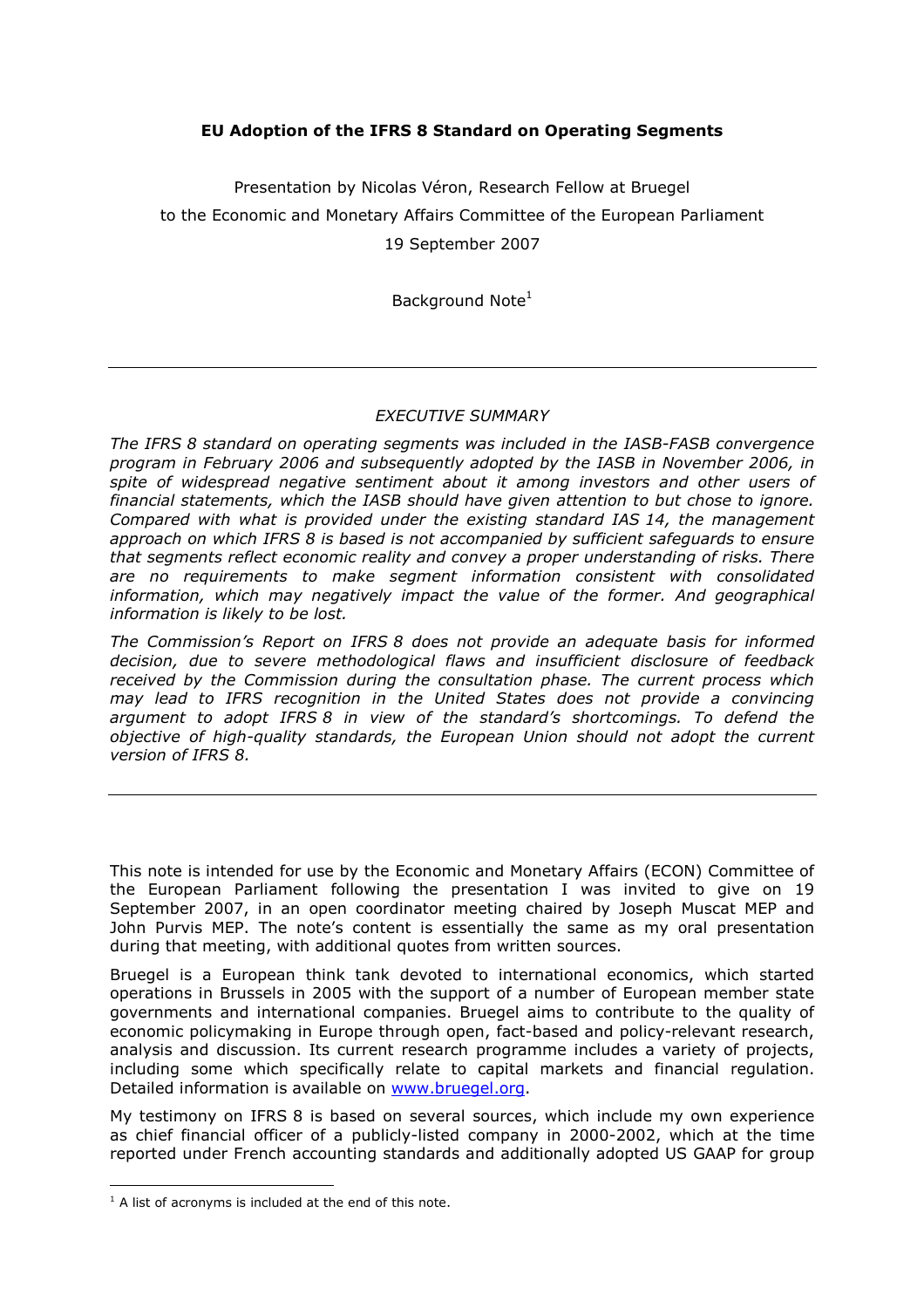accounting purposes in mid-2001; my experience as a freelance consultant since 2002, with several assignments related to financial reporting matters; research underlying the publication of a book on accounting with two coauthors, in French in 2004 and in English with extensive revisions in 2006<sup>2</sup>; research at Bruegel since 2006, which led to the publication in April 2007 of a policy paper about IFRS adoption<sup>3</sup>; numerous discussions with market participants since the early 2000s in a variety of contexts; and research specifically undertaken for the purpose of this testimony.

# IFRS Adoption Background

 $\overline{a}$ 

The background of the debate over IFRS 8 is the momentous adoption of IFRS in the European Union and other jurisdictions around the world since the early 2000s. While the international accounting standard-setting organization (then known as IASC) was established as early as 1973, it is important to remember that the spread of IFRS as a publicly-enforced financial reporting language is extremely recent. As recently as 2003, only about 5% of the world's 500 largest listed companies (FT Global 500 sample) used IFRS as their primary reporting language, and most were in jurisdictions in which public authorities were primarily focused on the enforcement of local accounting standards ('local GAAP') rather than IFRS. By contrast, in 2006 as many as 38% of the FT Global 500 companies used IFRS (as published by the IASB, or as adopted by local jurisdictions) as their primary reporting language. In most of the cases, the relevant securities regulators had by then become focused on IFRS enforcement. An additional 15% of the 2006 FT Global 500 reported under systems of accounting standards (such as Canadian GAAP, South Korean GAAP or Japanese GAAP) which are set to eliminating differences with IFRS in the coming half decade. Meanwhile, the share of the Global 500 reporting under US GAAP fell from 53% to 44% between 2003 and 2006, mirroring the declining proportion of US-headquartered companies in the sample<sup>4</sup>. In a matter of a few years, IFRS has grown from a relatively marginal presence to being the dominant financial reporting language for global companies.

The core reason for the IFRS' spectacular success so far is their orientation towards the needs of investors and other users of financial information, which is explicitly stated in article 10 of the International Accounting Standards Committee's 1989 Framework for the preparation and presentation of financial statements (or `IASB Framework'<sup>5</sup>) and has been mostly maintained by the IASC until 2001 and by the IASB since that date. By enhancing the degree of trans-national and trans-sectoral comparability between companies, IFRS have provided a financial reporting language uniquely adapted to the needs of investors and other users in a globalizing financial market.

The catalyst for the recent IFRS spread has come from the European Union, which displayed extraordinary leadership in its decision to adopt IFRS, enshrined into EU law through Regulation 1606/2002 of July 2002. This decision can be argued as having triggered or decisively facilitated the adoption of IFRS in other jurisdictions such as Australia, Norway, Switzerland, Hong Kong, Singapore and China, and soon Israel, Brazil, Canada, South Korea or Japan among others – as well as the proposed IFRS recognition in the United States which is currently being discussed under the aegis of the SEC. Moreover, in the European Union the transition from local GAAP to IFRS in 2005-06 has been orderly and professionally managed, and a vast majority of investors and other users now consider that IFRS adoption and use has brought significant progress compared with the earlier situation. Therefore, the success of IFRS so far can be attributed both to market (investor) demand, and to EU leadership.

<sup>&</sup>lt;sup>2</sup> L'Information financière en crise (Odile Jacob, 2004); Smoke & Mirrors, Inc.: Accounting for Capitalism (Cornell University Press, 2006); co-authored with Matthieu Autret and Alfred Galichon

The Global Accounting Experiment, Bruegel Blueprint series (April 2007), available on www.bruegel.org

<sup>4</sup> I am grateful to Martín Saldías Zambrana at Bruegel for his research assistance in assembling the numbers quoted in this paragraph, based on FT Global 500 rankings available on www.ft.com.<br><sup>5</sup> The IASB Framework and its translations into European Janguages are available on w

The IASB Framework and its translations into European languages are available on www.ec.europa.eu.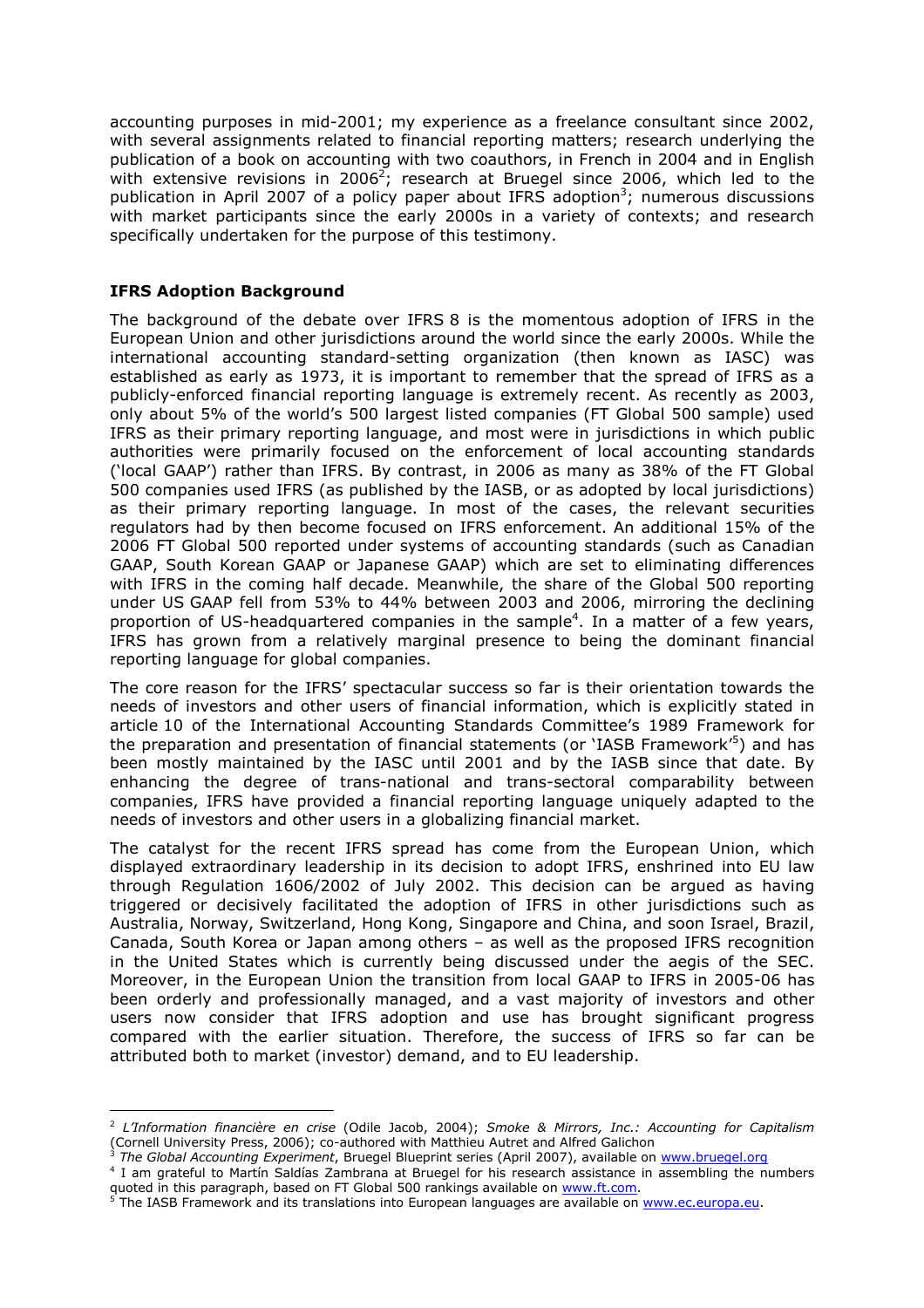However, these remarkable achievements should not hide the severe tensions that remain under the surface, and whose mention is relevant to the debate about IFRS 8.

One challenge is for the IASB to ensure continued acceptance and legitimacy. Given its light framework of governance and funding, maintaining independence from dominant influences and accountability to stakeholders is a first-order priority for the international standard-setter. Its effectiveness is challenged by the fast-moving financial environment and the gaps that still remain in the current set of IFRS, such as on insurance contracts or financial statement presentation. Its responsiveness to users' needs is not a matter of consensus, as the case of IFRS 8 illustrates. And the convergence process with US GAAP, which was given accelerated impetus by a memorandum of understanding (MoU) between the IASB and the US Financial Accounting Standards Board in February 2006, is far from universally accepted as an appropriate framework for setting the current standard-setting agenda.

Other challenges relate to endorsement, enforcement and implementation issues. This is the case in virtually all jurisdictions that have adopted IFRS, and specifically in the European Union as a consequence of its unique internal diversity. There is no consensus among market participants that the current legal and regulatory arrangements will be sufficient to bring the level of comparability which had been hoped to result from the introduction of IFRS, even after the inevitable hesitations of the initial few years. Concerns about the quality of financial reporting under IFRS have not been assuaged. Many see a risk of fragmentation of practices along national lines, or of insufficient control of assumptions underlying complex measurements or model-based accounting entries.

Even though the use of IFRS has now spread largely beyond Europe, the European Union has an important responsibility in managing these tensions and ensuring the success of what is still, at this point of time, an experiment. By assuming leadership in IFRS adoption, the EU has also accepted de facto leadership in the endorsement and implementation of the standards, and must now rise to the corresponding obligations. In particular, its decisions to adopt or not adopt particular standards have worldwide resonance.

#### Segment reporting

This section is not meant as a comprehensive discussion of all accounting questions related to segment information, but as a summary that may be helpful to inform the MEPs' analysis.

Segment information is one of the most vital aspects of financial reporting for investors and other users. As most listed companies are complex, heterogeneous groups, segment information provide users the key to understanding corporate business models and economic dynamics. It allows external observers to understand the respective risks and value potentials of different lines of business, the synergies or inefficiencies that may make a group more or less than the sum of its parts, and the underlying corporate strategy. Segment reporting does not primarily pose measurement or recognition challenges and therefore tends not to be a primary focus of academic experts in accounting. But it is no less essential to users for that. If anything, its importance is enhanced by the adoption of IFRS: users find in segment information a real-economy depiction of a company's operations which is complementary to the complex measurements and calculations involved under IFRS in accounting for, say, goodwill impairment or financial instruments.

Setting standards for segment information is also inherently divisive between preparers of financial statements (mostly listed companies) on the one hand, and investors and other users on the other hand. Precisely because segment information provides so many indications about business models and the economic reality of a company's operations, preparers generally desire to control it tightly, while users want it to be specifically objective and non-distorted. Segment information thus illustrates the tension at the core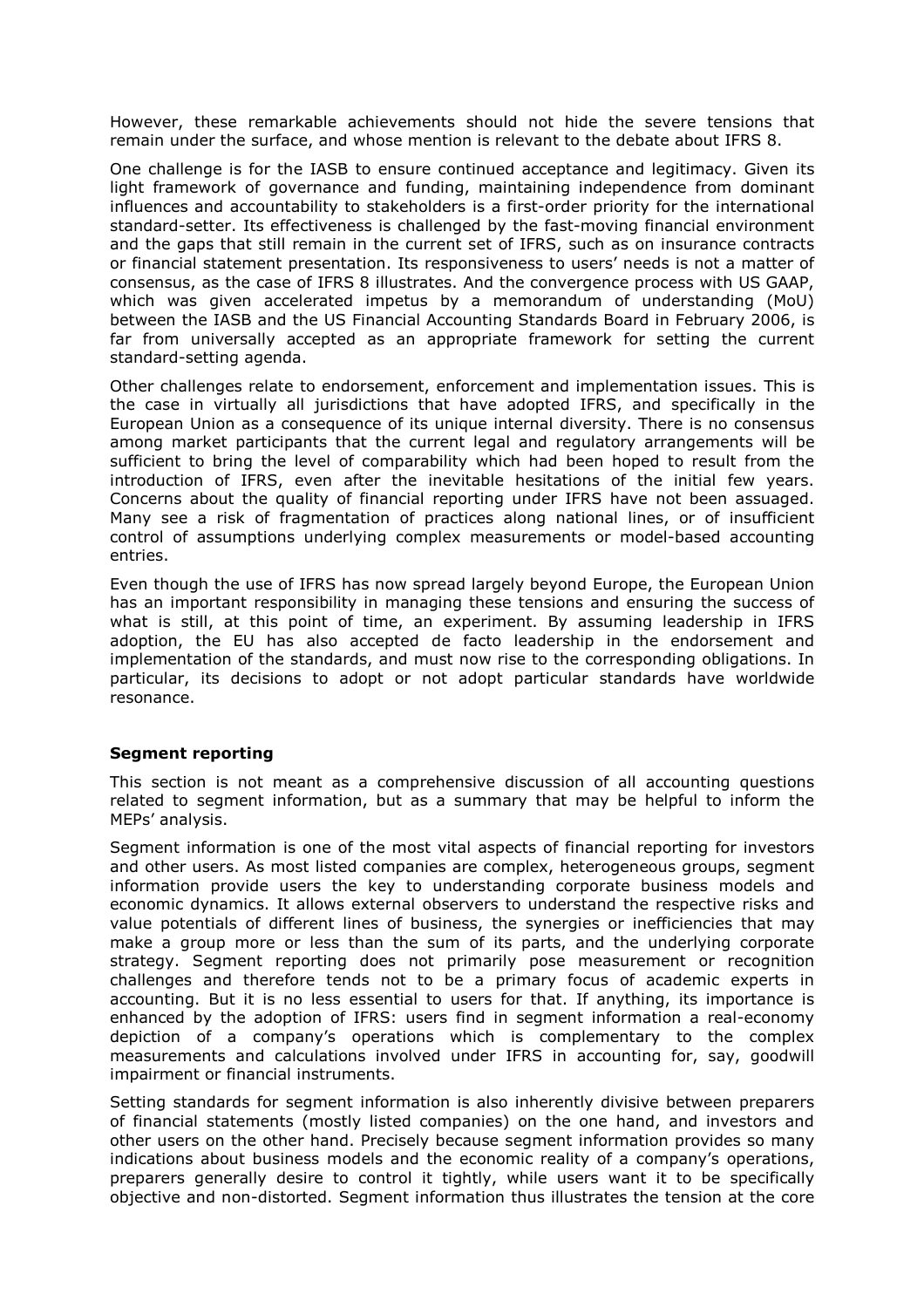of the capital markets bargain, by which companies gain access to inexpensive capital in exchange of transparency about their situation and operations. This explains the vivid debates on segment reporting standards since the emergence of industrial conglomerates in the US in the 1960s. Unlike some other accounting issues, segment reporting standard-setting has never been a consensual matter.

Also, segment reporting is inherently difficult to standardize. Operating segments are different from one company to another, and even within the same industry they do not necessarily correspond to exactly the same activities. Geographical segments, likewise, vary widely, as each company has its own way of considering international markets and establishing a presence in them. This explains the variety of approaches which coexist in this area.

Historically, after the initial attempts of the late 1960s the first fully-fledged segment reporting standard has been SFAS 14 (part of US GAAP), adopted by FASB in 1976. SFAS 14 was mirrored in the corresponding international accounting standard, IAS 14. It was based on the so-called industry approach, under which each segment was meant to correspond to a broadly recognized industrial sector. This approach was initially developed for industrial conglomerates such as GE or ITT, but over time proved inadequate for certain groups, especially those with vertically integrated operations for which the industry lens is not the best through which value creation can be observed and understood. Therefore, in the late 1990s both FASB (in the US) and the IASC (at international level) revised their respective standards. This led to the adoption of SFAS 131 in the US, and of the revised international standard, also known as IAS 14, in 1997. In SFAS 131, FASB adopted the so-called management approach, under which the accounting segments shall correspond to the divisions used for management reporting purposes inside the company. By contrast, in the revised IAS 14 the IASC adopted the so-called risks-and-rewards approach, under which the accounting segments shall correspond to a meaningful division of a company's operations in terms of different levels of risk and potential of value creation. IFRS 8, adopted by the IASB in November 2006 (see below), was modeled on SFAS 131 and is very similar to it. As IAS 14 was adopted by the European Union in 2003 (regulation 1725/2003), the current discussion on the EU adoption of IFRS 8 involves a comparison between IAS 14 and IFRS 8, or between IAS 14 and SFAS 131 as the latter provides the basis on which IFRS 8 was modeled.

A first set of questions relates to the definition of operating segments and to the respective merits of the management approach and the risks-and-rewards approach. Put simply, the management approach has the advantage of grounding the definition of segments in concrete corporate practice, with the risk of it being subject to manipulation (because it is ruled by managerial discretion) or to unnecessary instability or inconsistency due to the vagaries of management fads. The risks-and-rewards approach has the advantage of providing objective economic criteria for segment definition, with the risk of additional cost of preparing the data (if it is not readily available to management) and of disconnect from daily corporate practice. Users generally see value in the management approach so long as it does not lead to distortion of the economic depiction of operations. The two approaches are far from contradictory. Indeed, IAS 14 encourages the use of management segments if they meet the test of similar risks and rewards. In many cases, the two approaches may lead to the same definition of segments. All the same, it is worth remembering that the aims of financial accounting differ fundamentally from those of management accounting, and there is no reason that indicators used internally to measure performance and set individual incentives are always the most adequate for external investors to form investment decisions.

A second set of questions relates to the granularity of operating segments, and correspondingly the level of detail provided to users of financial statements about the company's operations. On this count, IAS 14 and IFRS 8 are similar in their philosophy and effects. Neither leads to the disclosure of as many segments as most investors would like; and both are resented by small- or medium-sized enterprises (SMEs) which feel that their smaller size would justify providing fewer segments than larger corporate entities (additional disclosures required by IFRS 8 are also specifically resented by SMEs).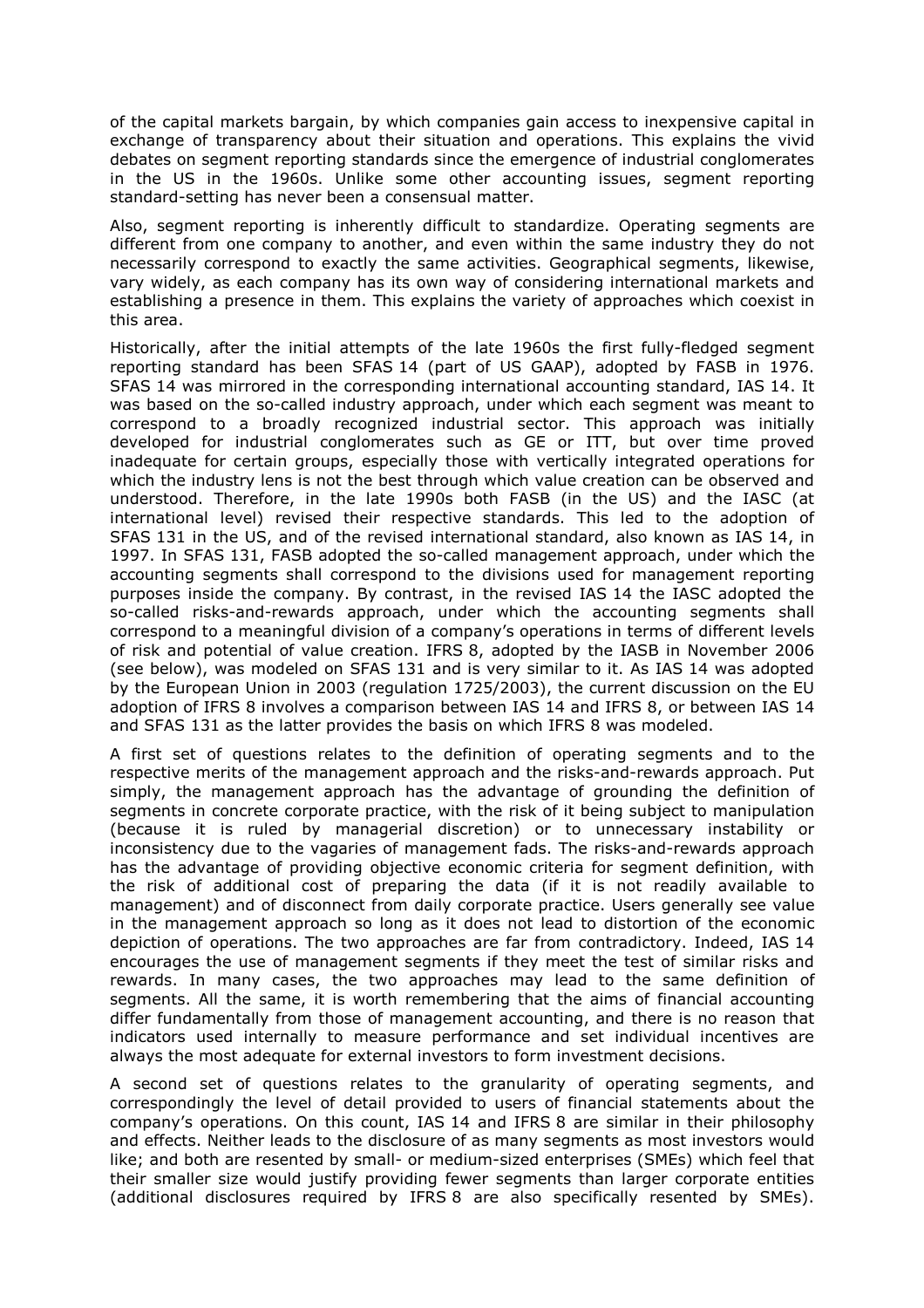However, investors have constantly insisted that as SMEs also may cover a variety of different lines of activity, segment reporting is as much justified for them as for the largest groups.

A third set of questions relates to the content of segment information, in other words the financial disclosures which are made for each segment once defined under one or the other approach. On this, IFRS 8 (as SFAS 131) allows for much more discretion than IAS 14, which requires consistency with definitions of financial aggregates in the consolidated financial statements. By contrast, IFRS 8 allows for inconsistent aggregates, e.g. the use of EBITDA or other 'pro forma' measures of performance which are not used in the consolidated financial statements. From this perspective, IFRS 8 would arguably lead to larger difficulties if adopted in the EU than SFAS 131 does in the US, because the US have relatively homogeneous national business practices and a single, authoritative financial reporting enforcement agency, the SEC. By contrast, EU member states have widely diverging traditions of financial reporting and no unity of accounting enforcement, which may lead to severe inconsistencies in the content of segment information given the low level of safeguards provided by IFRS 8. The risk is to end up with ad hoc segment information which conveys much less understanding about performance and risk than what is currently provided under IAS 14.

A fourth set of questions relates to geographical information. IAS 14 requires a number of geographical disclosures by all companies. By contrast, IFRS 8 allows companies to avoid providing geographical information on grounds of the cost of producing it. Indeed, my research practice at Bruegel on large global companies (much of which relies on listed companies' geographical disclosures $6$ ) suggests that the quality of geographical information is generally higher for EU companies using IAS 14 than for US companies using SFAS 131. Geographical information is important to financial users to understand risks, especially those linked to country or regional factors, such as those risks which materialized during the Asian or Russian crises of the late 1990s. Finally, geographical information is also of high interest to non-financial stakeholders such as NGOs or corporate social responsibility observers, even though under the IASB Framework their needs have less priority than those of financial users for consideration in the standardsetting process.

To summarize, each of the two standards (IAS 14 as already adopted by the EU, and IFRS 8 as considered for adoption) has benefits and shortcomings. Preparers (listed companies) overwhelmingly tend to have a preference for IFRS 8, which leaves them more discretion to define segments and segment information as they desire, imposes lower costs for the production of segment data, and restricts the need for geographical disclosures which companies are generally reluctant to provide, not least because of their potential politically sensitive nature. Users (including investors among them) overwhelmingly tend to have a preference for IAS 14, which brings them a more reliable and stable definition of segments, significantly higher comparability and reliability of segment information, a less distortable basis for valuation and risk assessment, and the additional benefit of continuity as it is already implemented by EU companies since 2005. Auditors are somewhat divided internally, with technicians tending to prefer IAS 14 but commercial and institutional arguments weighing in favour of IFRS 8. The next section graphically attests this general picture, with reference to both the responses to the consultation on Exposure Draft 8 by the IASB in 2006, and the responses to this year's consultation on IFRS 8 by the European Commission.

#### IFRS 8 Adoption Process

 $\overline{a}$ 

In addition to the content of the segment reporting standard, it is relevant for MEPs to give consideration to the process under which it was adopted by the IASB and examined by the EU. The description of this process illustrates the challenges of users' involvement

<sup>&</sup>lt;sup>6</sup> See for example *Farewell National Champions*, Bruegel Policy Brief 2006/04 (June 2006), available on www.bruegel.org.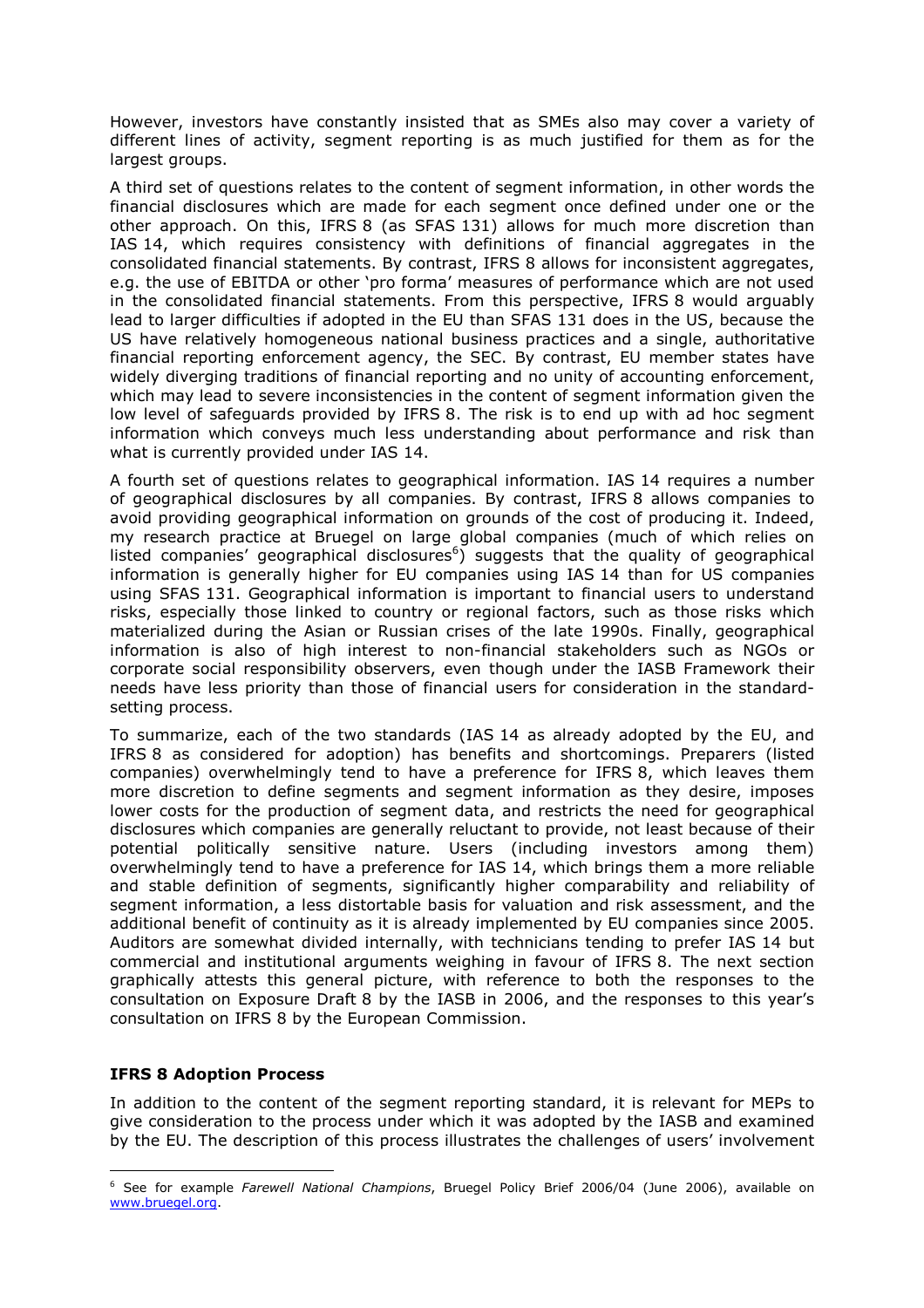in accounting standard-setting. Investors and other users of financial statements are the key constituency to whose needs the standards are proclaimed to respond, but there is a significant asymmetry between the resources they commit in the standard-setting process and those of other stakeholder groups. This is significant as we noted in the previous section that segment reporting is a matter on which preparers' and users' viewpoints may diverge markedly.

#### The IASB process (2006)

The IASB published its exposure draft (ED) on operating segments, or ED8, in early 2006 just after the conclusion of the already mentioned memorandum of understanding (MoU) with FASB on their joint convergence program, which included segment reporting as a priority project. The inclusion of segment reporting in the convergence program had been controversial inside and outside the IASB and judged by some as unnecessary, because segment reporting is about disclosure rather than measurement and recognition, and therefore does not pose major difficulties of reconciliation between different systems of standards. Unlike for some other convergence projects which give rise to the drafting of new standards by the IASB and FASB jointly, the MoU indicated that the convergence of segment reporting would be attained by the alignment of the IFRS on existing US GAAP provisions. Thus, ED8 was quickly released as a nearly identical standard to the existing SFAS 131.

It is to be noted that the February 2006 convergence MoU, which has been the dominant driver of the IASB's agenda since then, has itself been submitted to no consultation of stakeholders. Only individual projects listed in the convergence program have given rise to consultations under the IASB's due process, including ED8 in the course of 2006, about which a number of letters were received by the IASB in the spring of 2006 and published on the IASB's website.

I have reviewed several of these letters, notably those from the big four audit networks, the CFA Institute (which represents financial analysts worldwide), the Corporate Reporting User Forum (CRUF, which assembles prominent global asset management firms), EFRAG, Fidelity International, HSBC, the Institute of Chartered Accountants of England & Wales (ICAEW), the UK Investment Management Association (IMA), HSBC, the Quoted Companies Alliance (QCA), the Société Française des Analystes Financiers (SFAF), Standard & Poor's (S&P), and a later letter from George Soros on behalf of the Open Society Institute. The picture that emerges is a marked absence of consensus on the timing of the IFRS 8 project, including with consideration to the IASB-FASB convergence program; the content of the standard, including the shift to the management approach; and the direction it means for IFRS. Following are selected excerpts from some of the most authoritative and representative respondents.

- From the CFA Institute letter, which is based on an extensive empirical survey (18 May 2006): "the current [ED8] proposal will not result in sufficient segment disclosures"; "convergence with SFAS 131 is premature" and "occurring in the wrong direction"; "unfortunately, it has been our experiences with tracking US firms that apply SFAS 131, that geographical information for operating segments is often not disclosed. If disclosure is discretionary, then often the information is not provided. In the case of geographical information, we believe *strongly* [their emphasis] that the information should be required whether or not it is currently available. As indicated in the 2006 survey, 82% [their emphasis] of respondents believe that geographical information should be provided for segment disclosures"; "Overall, we are disappointed in the segment information currently available under SFAS 131 and believe it to be inferior to the information required by IAS 14".
- From the CRUF's letter (19 May 2006): "we would ideally like to see a joint IASB/FASB project to improve on both standards rather than simply adopting SFAS 131 largely unchanged. If the IASB does not wish to do this then we would agree with the adoption of SFAS 131 only if accompanied by the improvements that we outline below" [which were not included in the final version of IFRS 8]; "We do not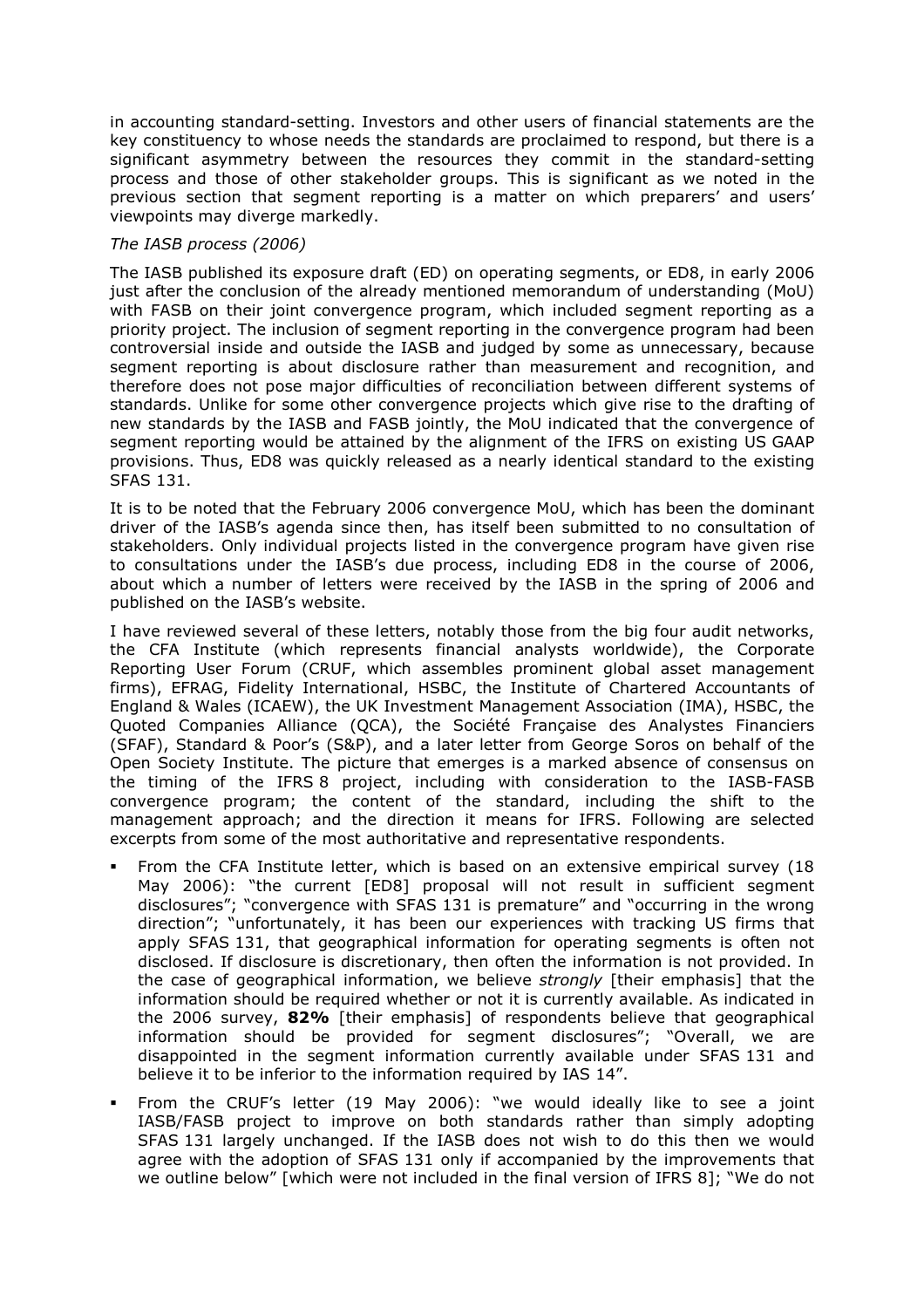agree with the level of reconciliation required in ED 8. We believe that the reconciliation to GAAP figures should be done at the level of the individual segments".

- From Deloitte's letter (12 May 2006): "Segmental reporting is solely a disclosure requirement, and so does not affect reconciliations between IFRS and US GAAP. […] If the two Boards [IASB and FASB] believe IAS 14 Segment Reporting needs improving, they should do so by considering the advantages and disadvantages of both it and SFAS 131, rather than converge to a single standard that has not proved to be superior, and we believe to be inferior"; "we believe that the move to ED 8 is not only an unnecessary change, but also a step backwards".
- From the EFRAG letter (15 June 2006): "Having considered all these arguments [about the choice of the management approach by FASB in the 1990s; (in)consistency between segment information and consolidated financials; (in)consistency between management information and IFRS financial reporting; the need for giving precedence to the management's view; and the convergence program] carefully, we have not been persuaded that requiring the management approach for measuring segment data will, if the convergence effect is ignored, result in an improvement of the information provided". EFRAG then suggests a change to the standard which in its view would allow a positive opinion on its endorsement, but this change was not subsequently adopted by the IASB in the final version of IFRS 8.
- From the HSBC letter (22 May 2006): "The draft IFRS [8] is a mixture of principles and rules, however we find the approach too rules-based and prescriptive. We understand that the draft IFRS is in effect intended to bring in the current US approach to segmental reporting as part of the convergence agenda, but it is disappointing that the opportunity was not taken to achieve a more effective balance of clear principles with a minimum of detailed rules, in the manner that has been achieved with other recent [IFRS] standards. It is necessary for us to add that it is disappointing the Board does not seem to appreciate the necessity for a period of stability following the initial implementation of IFRS".
- From the ICAEW letter (May 2006): "We do have concerns with ED 8 as it stands (and therefore indirectly with SFAS 131). We believe that ED 8 should be improved at this stage of the convergence process, in so far as these improvements are not inconsistent with SFAS 131. We would then urge the IASB and FASB to prioritise development of a joint standard on segment reporting"; "segment reporting (…) is central to providing an understanding of the business. It should therefore be a priority concern of standard setters. In our view, ED 8 lacks a strong underlying principle that would recognize the importance of segment reporting and underpin a robust standard".
- From the OCA letter (a forum of smaller listed companies, 16 May 2006): "OCA (...) believes (…) ED8 to be an unwelcome and unnecessary addition to the rapidly changing financial reporting regime"; "SFAS 131 is a disclosure standard and therefore does not affect the reconciliation of IFRS amounts to US GAAP, though additional disclosures might be needed to comply with US GAAP. QCA does not believe therefore that ED8 is necessary. Additionally QCA questions the usefulness and relevance of a management approach to segmental reporting. We believe that in adopting a management approach there is significant risk that information reported would not be prepared in accordance with accepted GAAP and that summarized information would be distorted by the aggregation of unlike items".
- From the Standard & Poor's letter (19 May 2006): "We are very supportive of convergence of global accounting standards and IFRS-US GAAP convergence, but at the same time do not believe there is an immediate need in that context, to replace IAS 14 with a near replica of SFAS 131"; "simply replacing the existing IAS 14 with SFAS 131 is not a solution we support. We appreciate the Board's desire to eliminate IFRS-US GAAP reconciliation differences but segment reporting does not impact the reconciling items, as there is already a specific exemption for foreign registrants using IFRS (or other home country GAAP) from the requirement to reconcile the segment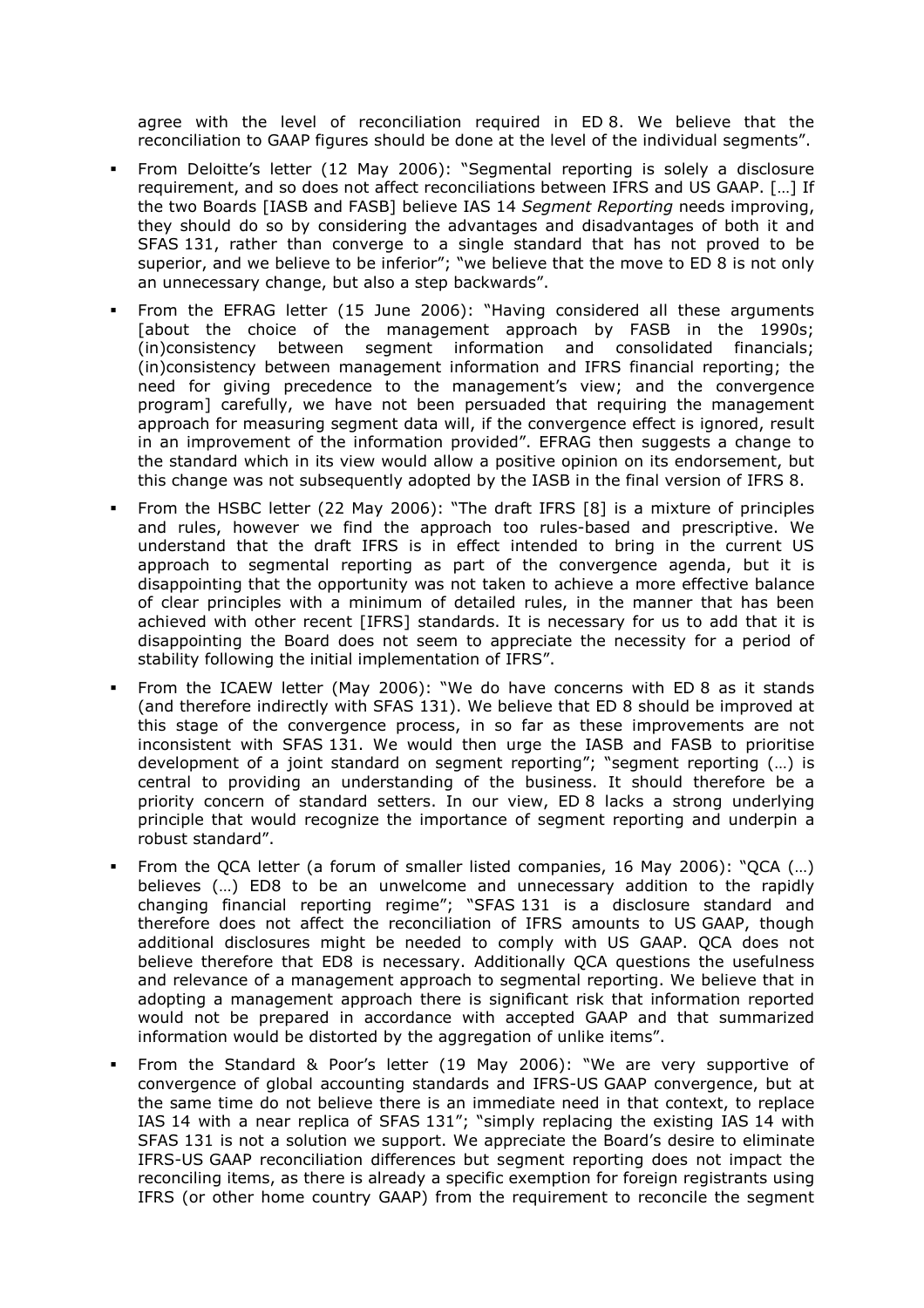amounts to US GAAP"; "Segment reporting is a very valuable disclosure for users of the financial statements and in an attempt to force convergence the Board should not lose the opportunity to enhance the overall quality of segment disclosures".

Despite the absence of consensus in favour of IFRS 8, the IASB decided to adopt in November as IFRS 8 a text which was virtually identical to ED 8. Two full-time Board members, Gilbert Gélard and James Leisenring, expressed dissent, "because [IFRS 8] does not require a defined measure of segment profit or loss to be disclosed and does not require the measure of profit and loss reported to be consistent with the attribution of assets to reportable segments". The dissenting opinion includes the comment that "Messrs Gélard and Leisenring also believe that the changes from IAS 14 are not justified by the need for convergence with US GAAP. IAS 14 is a disclosure standard and therefore does not affect the reconciliation of IFRS amounts to US GAAP, though additional disclosure from what is required now by IAS 14 might be needed to comply with US GAAP".

#### The EU process (2006-07)

 $\overline{a}$ 

EFRAG's report on IFRS 8 to the European Commission was delivered on 16 January 2007 after a brief consultation, part of which was conducted during the holiday period of late December 2006. It recommends adoption of IFRS 8 but notes internal dissent and that "some EFRAG members however remained unconvinced that it was an improvement". EFRAG was established by the private sector in 2001 and is currently structured around a Technical Expert Group (TEG) of 12 voting members, of which 6 auditors, 4 preparers of financial statements, one academic and one sell-side financial analyst. EFRAG has a User Panel of 14 members but these have no role in TEG appointments and do not take part in votes. Therefore, although EFRAG brings together high-quality technical expertise, it cannot be considered to represent the voice of users in standard-setting discussions.

Following EFRAG's advice the Accounting Regulatory Committee of the EU met in February and unanimously voted in favour of adopting IFRS 8.

In early 2007 the Commission selected independent experts to form the Standards Advisory Review Group (SARG) in order "to ensure objectivity and proper balance of the European Financial Reporting Advisory Group's (EFRAG) opinions" and "to assess whether the endorsement advice given by the EFRAG is well balanced and objective". SARG first met on 2 March 2007. However, the Commission did not ask SARG to comment on IFRS 8.

In the meantime, a number of investor groups and other stakeholders alerted the EU institutions about their concerns regarding the adoption of IFRS 8. As a consequence, the European Parliament's ECON Committee tabled a motion expressing its concern on 18 April 2007. On 24 April 2007, the Commission sent a letter to the ECON Committee Chair, committing to delay the enforcement decision until 30 September 2007 at the earliest and to carry out further consultations and an impact assessment (following this letter the motion was not subjected to a vote by MEPs). The Commission then published a questionnaire and collected responses from a variety of stakeholders groups, which form the main basis for its Report on IFRS  $8^7$ .

The European Commission deserves much praise for its remarkable work carried out since the late 1990s to prepare and help implement the EU decision to adopt IFRS. Thanks to the Commission's efforts, the Regulation 1606/2002, which governs IFRS adoption, and subsequent regulations and other texts have been adopted in due time and provide a strong basis for the use of IFRS in the EU. Given these remarkable achievements, it is disappointing that the Commission's Report on IFRS 8 is based on a flawed approach to consultation, and fails to provide an adequate basis for informed decision.

<sup>&</sup>lt;sup>7</sup> European Commission, *Endorsement of IFRS 8 Operating Segments: Analysis of Potential Effects - Report,* Ref. MARKT F3 D(2007), 3 September 2007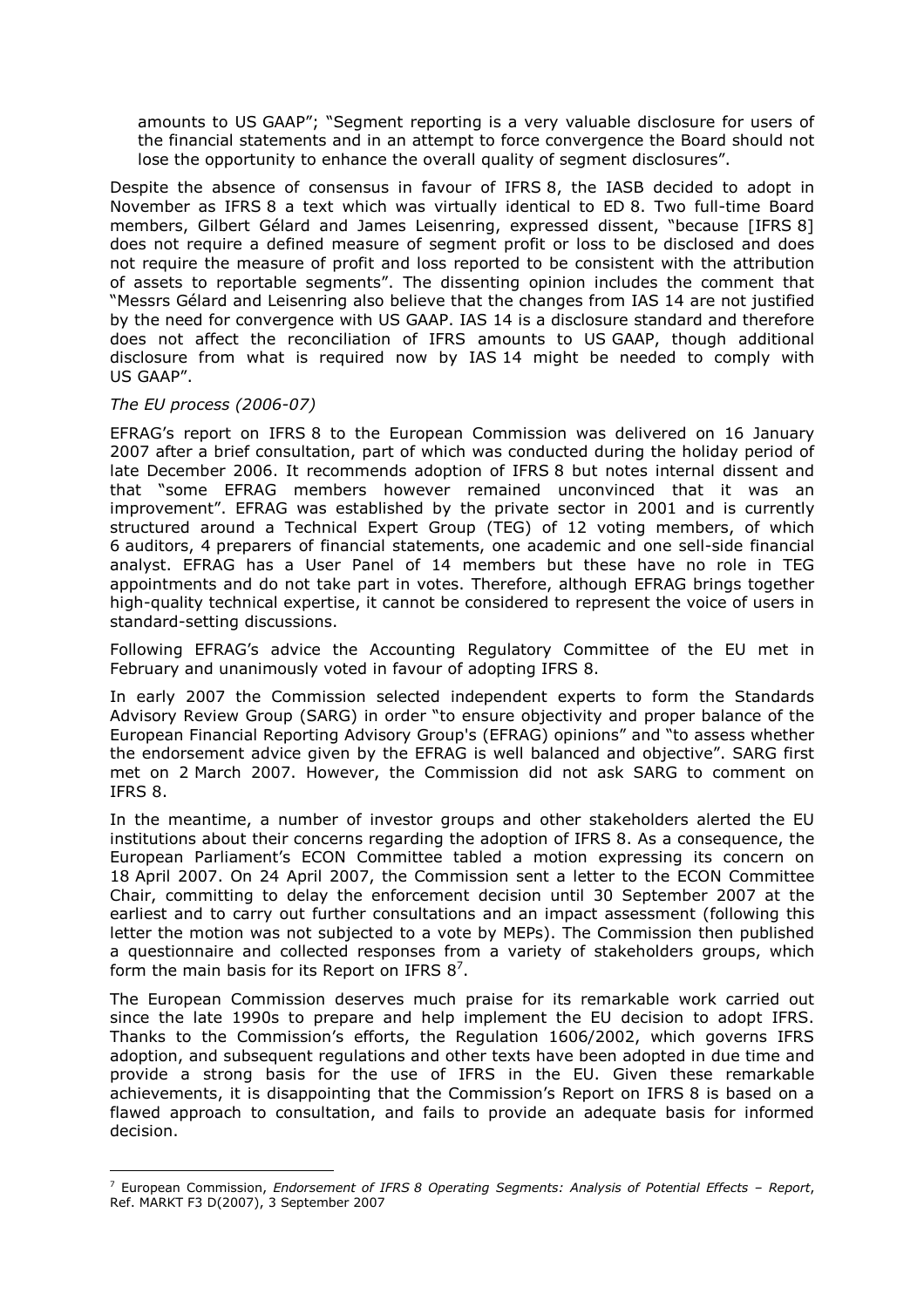As explained above, segment reporting is a matter in which the interests and viewpoints of investors and other users of financial information may diverge markedly from those of preparers and other stakeholders. The Commission implicitly recognized this by complementing its general questionnaire with subsequent questionnaires specifically targeted at users on the one hand and preparers on the other hands. The Commission also rightly describes criticisms to IFRS 8 by stakeholder groups in section 4.2 of the Report, when reporting on the IASB and EFRAG consultations. It is all the more unfortunate that these viewpoints are not reported separately in the subsequent section 6, which presents the feedback received by the Commission on its own consultation, even on questions which were asked separately to preparers on the one hand and users on the other hand. The Report systematically uses language such as "the majority of commentators consulted by the Commission Services have indicated that" or "the majority of respondents to our consultations believe that", without indicating to which category of stakeholders these respondents belong.

Annex 1 of the Report gives statistics on respondents but these include a catch-all 'Organisations' category which mixes users, preparers, auditors and other stakeholder interests. Furthermore, the categorization is partly inaccurate. For example, Annex 7 shows Bear Stearns, Banca Carige, Nordnet Bank AB, or the Cyprus Institute of Chartered Accountants being classified as 'users', which does not correspond to generally accepted practice. Helpfully, Annex 7 also displays a complete list of 180 respondents (numbered 1 to 186) which can be ranked as follows, using generally accepted stakeholder categories. Preparers: 94 (52%); NGOs and individuals: 36 (20%); auditors and standard-setters: 31 (17%); public institutions and universities: 10 (6%); investment firms and user groups:  $9$  (5%). These numbers imply that a point that would be shared only by preparers could qualify as that of "the majority of respondents". Statements such as "the majority of commentators believe that the segment information provided under IFRS 8 is more relevant and more useful for users of accounts" (page 17) are technically accurate but could prove seriously misleading. The primary device for understanding users' views should be to look specifically at users' responses, even if these are outnumbered by other stakeholders. Other participants' views on user interests could be also reported, but as complementary information. As earlier expressed, user firms and organizations tend to be much smaller and have fewer technical staff than those which represent the interests of preparers or have dominant commercial links with preparers, such as the audit community. This obvious fact should have been taken into account by the Commission in its Report.

The 9 respondents which respond to usual characterization as users of financial statements, outside the NGO community, are, in alphabetical order at listed by the Commission: EFFAS (the European Federation of Financial Analyst Societies); Eumedion (an organization of Dutch institutional investors); Fidelity Investments (a global investment management firm); Governance for Owners LLP (GO), and Hermes Investment Management Ltd (two investment funds); ICGN (the International Corporate Governance Network, which brings together institutional investors from around the world); the UK Investment Management Association (IMA); the UK National Association of Pension Funds (NAPF); and the Société Française des Analystes Financiers (SFAF)<sup>8</sup>. Of these nine respondent, seven (EFFAS, Eumedion, GO, Hermes, ICGN, NAPF, SFAF) can be considered essentially independent from other stakeholders' interests, while two (Fidelity and IMA) depend on preparers for a significant share of their client base (in IMA's case, of the client and shareholder base of its member firms).

Seven of the nine letters from investment firms and user groups are overwhelmingly critical of IFRS 8. The remaining two are Fidelity, which recommends endorsement, and IMA, which changed its stance from negative in March 2007 to positive (although with lingering reservations) in June. Following are selected excerpts from the letters.

 $\overline{a}$ 

<sup>&</sup>lt;sup>8</sup> I am a member of the ICGN's Accounting and Auditing Practices Committee, and I attend the meetings of the SFAF's Accounting and Financial Analysis Committee. However, I did not take any leading role in drafting the ICGN's and SFAF's respective contributions in the Commission's consultation on IFRS 8.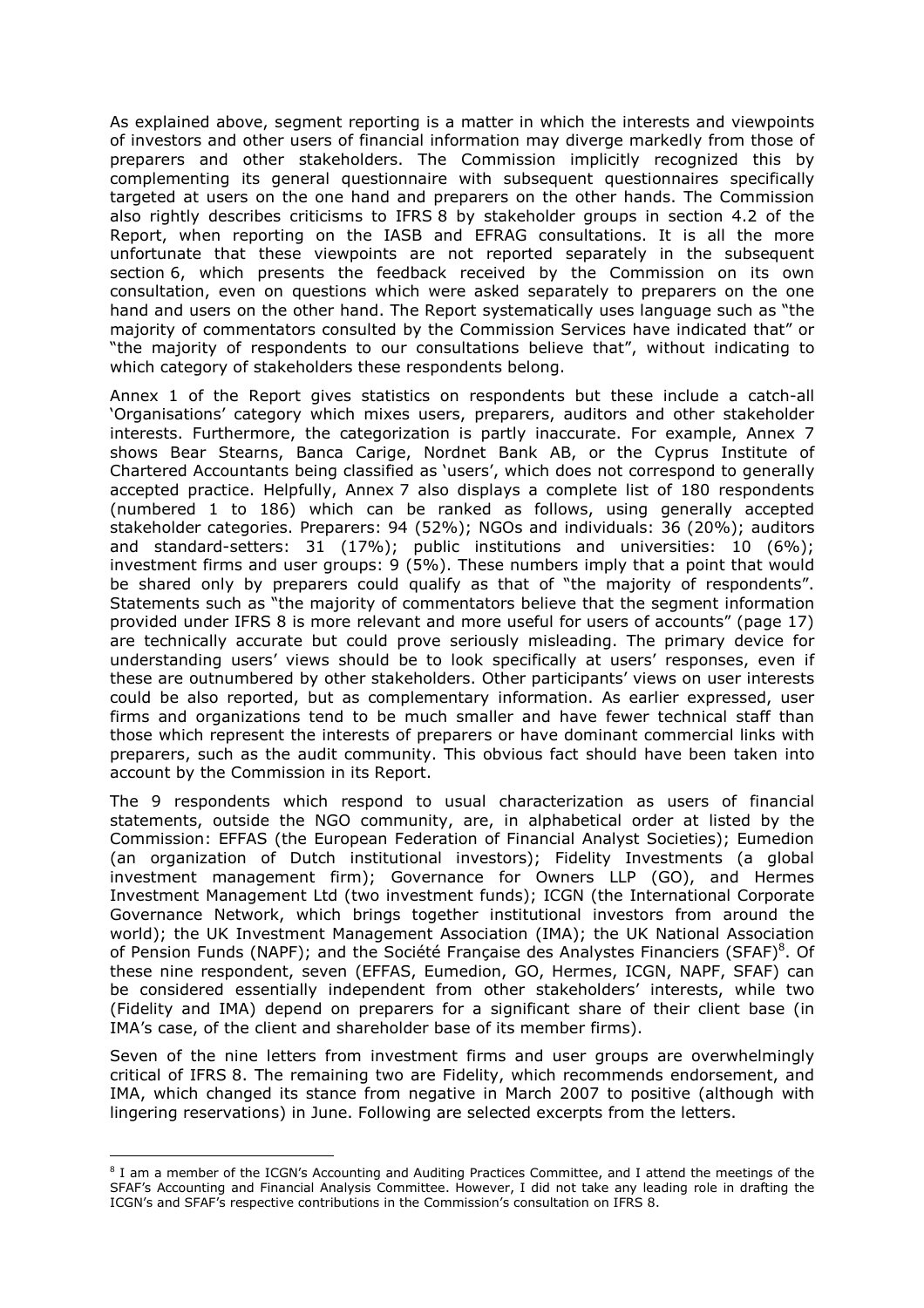- From the EFFAS letter (29 June 2007): "Regarding the relevance of the published segment information, IFRS 8 seems to imply that the geographical breakdown is of much less importance. Actually, in several occasions (Asian or Russian crisis…), geographic information turned out to be the most important one. In those cases, moving from IAS 14 to IFRS 8 will clearly suppress the relevant information"; "Providing information in the management approach will allow two companies with identical businesses to have different segments for reporting just because they are organised or managed in different ways. Identifying segments on the basis of similar risk and reward should avoid this situation: companies with identical businesses should report identical segments. Lastly, we believe that segments based on management vision will inevitably change more often segment definition than with a definition of segments based on similar risk and rewards"; "Moving from IAS 14 to IFRS 8 will thus reduce considerably the comparability of segment information, which would be a considerable loss for users of financial information"; "on the longer term, it [replacing IAS 14 with IFRS 8] will make analysts less comfortable with segment reporting information and will result in valuations with discounts".
- From the Eumedion letter (29 June 2007): segment information "is undeniably of increasing importance"; "In converging standards, quality should be the decisive factor. Where there is no agreement between the regulators and/or endorsers, reason should prevail. In those instances, it is better to have two standards which are considered equivalent than one standard, perceived – at least by an important segment of the users – as being of lower quality".
- From the Fidelity letter (not dated): "The key for us as shareholders in looking at the standards for financial statements is the core principle in IFRS: 'An entity shall disclose information to enable users of its financial statements to evaluate the nature and financial effects of the business activities in which it engages and the economic environments in which it operates.' Provided that IFRS 8 is implemented in a way which is consistent with this principle, then we believe that the European Commission should endorse IFRS 8".
- From the Governance for Owners letter (29 June 2007): "We are also concerned that the information prepared under IFRS 8 would not be as reliable, comparable or understandable as that prepared under IAS 14"; "Of course, we are focusing on a minority of companies that are probably trying to conceal poor performance. But these are exactly the companies that will exploit loopholes. It seems to us that it would be much easier to misapply IFRS 8 than IAS 14 and thus misrepresent business activities"; "In summary, we believe that the 'management approach' taken in IFRS 8 has some merit but that as drafted the standard allows too much discretion with too few checks on executive management".
- From the Hermes letter (not dated): "We believe that there is a negative cost/benefit balance from a shift from IAS 14 to IFRS 8 because there is a minimal cost differential but – unless the appropriate checks and balances are put in place – a significant reduction in benefits".
- From the first ICGN letter (9 May 2007): "IFRS 8 removes the risk and reward criteria that are in IAS 14 for assessing the sufficiency of information that is presented (or not presented) to shareowners and public markets, and also in the wider public interest. IFRS 8 also removes geographical segmentation, which is undoubtedly important for investors"; "The risk with IFRS 8 is not about strong companies, but about those that have management who are not delivering, or have something to hide, which could then be passively assented to by non-executives and auditors due to the prescription of the standard allowing it". From the second IFRS letter (29 June 2007): "The ICGN does not believe that convergence itself is a sufficient objective to justify replacing a superior standard with a less effective one if there is any threat to investment returns or investor protection. Convergence should occur by attaining the highest quality. Overall, IAS 14 is a stronger standard in respect of identifying business risk and financing risk, and then disclosing this"; "We recommend the EU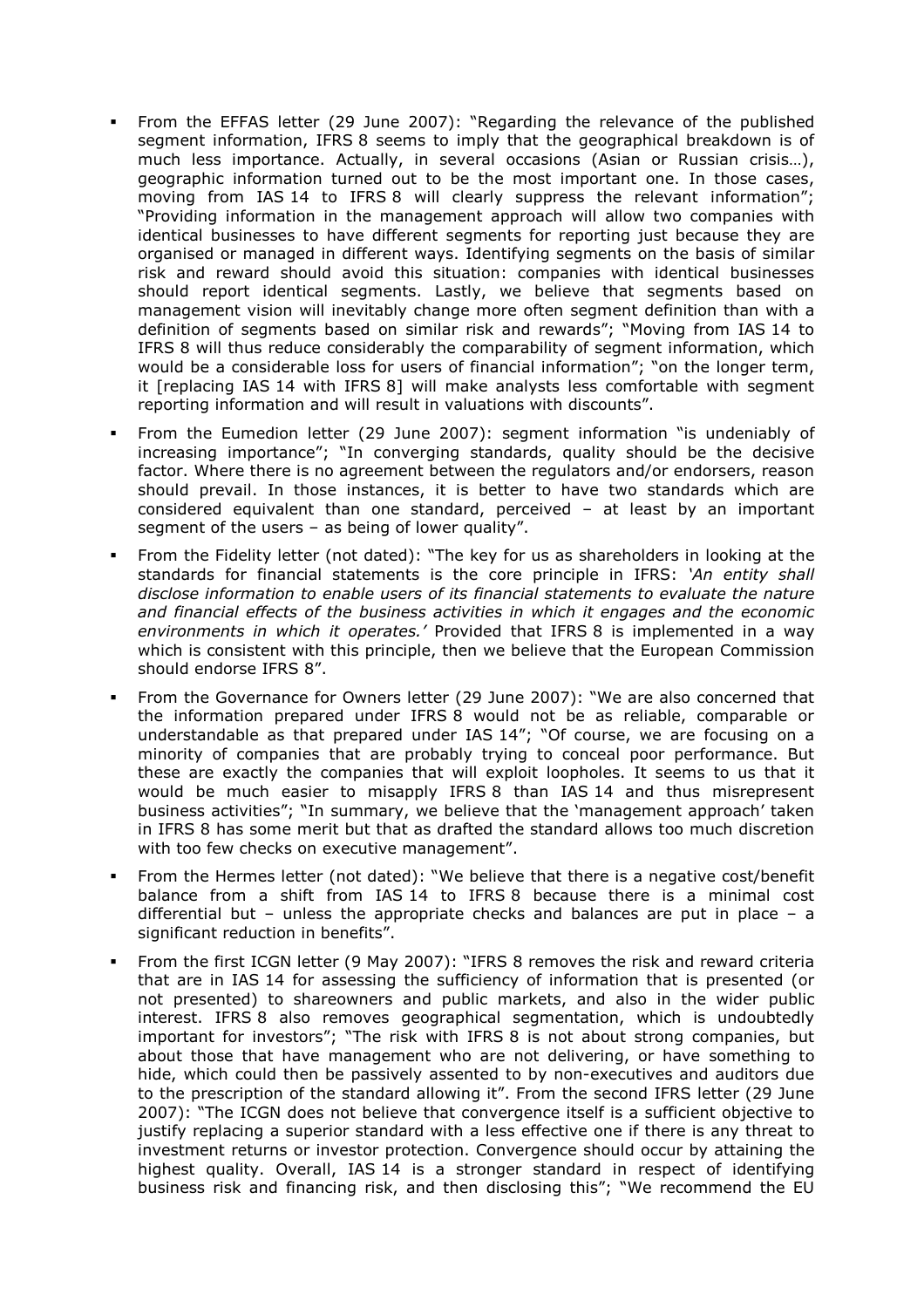keep IAS 14 as the endorsed standard until it can be demonstrated that a clearly improved standard should be implemented".

- From the first IMA letter (9 March 2007): "we believe it would be premature for the Commission to consider endorsing IFRS 8 and US requirements for segmental reporting, and that it should defer such a decision until these matters have been further progressed and a better consensus achieved". From the second IMA letter (29 June 2007): "from the perspective of our members as investors in major companies whose securities are traded on regulated markets, IMA has certain reservations which were set out in our letter to the Commission dated 9 March 2007. While we continue to have these reservations, we do not believe that they should stand in the way of the broader aim of convergence and in particular, the proposed consultation announced by the SEC on 24 April 2007 on changes to its rules to allow the use of IFRS in financial reports filed by foreign private issuers registered with the [Securities and Exchange] Commission".
- From the first NAPF letter (15 March 2007): "in addition to the specific weaknesses, the thinking behind IFRS 8 is a harmful precedent for any standard. […] Convergence should be about maintaining standards and preferably raising them. In this instance we see standards potentially lowered, to the detriment of shareholders"; "The IASB has said that IFRS 8 will not need to be adopted until 2009. In view of the fact that the convergence path may well change, given the SEC's planned review, it would seem wise for the EU not to adopt IFRS at this time". From the second NAPF letter (3 July 2007): "Since the NAPF wrote to the Commission on IFRS 8 [on 15 March], it is now clearer to us that the governance principles underpinning IFRS 8 may be contrary to the principles and the requirements set out in Directive 2006/46/EC, for financial information and non-financial information applying to all EU member states. The NAPF is also concerned with the lack of objective economic risk and reward criteria in IFRS 8, whether it means that businesses may be obscured by amalgamation, or in some circumstances being a contributory factor to not being consolidated at all".
- From the SFAF letter (28 June 2007): "We consider that the management approach is much less relevant, reliable, comparable, understandable and useful than information prepared under IAS 14"; "We consider that IFRS 8 is not an improvement versus IAS 14. Maintaining IAS 14, as this standard has been used by quoted companies for over two years, should not be a cost/benefit issue. From our point of view, the benefits associated to the implementation of IFRS 8 are much lower than with IAS 14"; "We consider that a well documented segment information on a geographical basis is missing in IFRS 8".

These are substantial, diverse views, which overwhelmingly contradict the view expressed by "the majority of commentators" in the Commission's consultation, according to which "the segment information provided under IFRS 8 is more relevant and more useful for users of accounts". It is regrettable that the Report does not display them in a meaningful way, and instead exclusively uses a quantitative approach of counting responses which does not reflect the diversity of stakeholders. Of course, the point of view of preparers of financial statements is a legitimate one in the debate about segment reporting, but in the interest of standards quality it should not form the sole basis for policy decision.

It is also unfortunate that the Commission did not publish the responses it received on its website at the same time as it published its own Report on IFRS 8. By acting so, the Commission did not comply with best practices of market consultation. I thank the Commission for gracefully providing me some of the contributions quoted above, at my request after the presentation on 19 September. But the broader public should have been allowed to read them as well and in due time.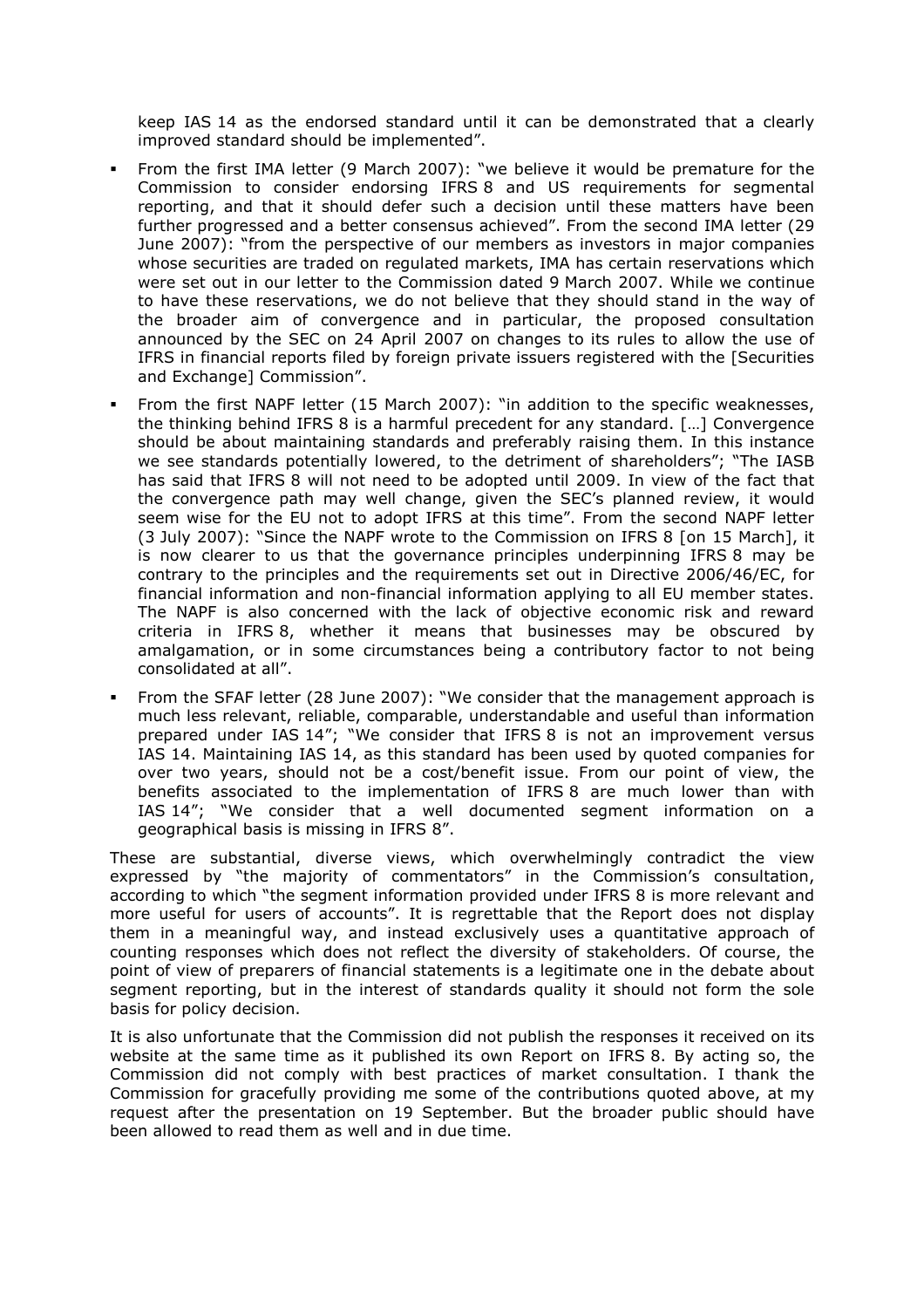#### The Transatlantic Context

Because segment reporting is about disclosure, in the notes attached to the financial statements rather than in the financial statements themselves, it does not feature high in discussions related to reconciliation between different systems of accounting standards. For companies with dual listing, it is actually most often possible to produce segment information which is consistent with both IAS 14 and SFAS 131, or which requires only minor reconciliation adjustments. Therefore, the sometimes heard argument that not adopting IFRS 8 would create significant reconciliation problems is overblown. Indeed, the fact that segment reporting is about disclosure and not about recognition or measurement leads to question why it has been included as a priority project in the IASB-FASB February 2006 MoU on convergence at all, as illustrated by comments from various market participants (see quotes in the previous section, e.g. Deloitte, QCA, S&P) and by the already quoted dissenting opinion of Gilbert Gélard and James Leisenring within the IASB. Standard & Poor's actually indicates that "there is already a specific exemption for foreign registrants using IFRS (or other home country GAAP) from the requirement to reconcile the segment amounts to US GAAP", although I have not had the opportunity to verify the exact form of this apparently existing exemption.

Moreover, the previous section illustrates that concerns about IFRS 8 are not limited to European stakeholders, but are shared by many users across the Atlantic. The previously quoted letters from the CFA Institute and the International Corporate Governance Network, perhaps the two most authoritative organizations that represent users of financial information at global level, were both signed by executives based in the United States. And James Leisenring, one of the two IASB dissenters on IFRS 8, is well known in the accounting community for frequently heralding 'American' views in standard-setting debates. When he states that "the changes from IAS 14 are not justified by the need for convergence with US GAAP. IAS 14 is a disclosure standard and therefore does not affect the reconciliation of IFRS amounts to US GAAP", his voice carries weight.

Several participants have expressed the view that if the EU chose not to adopt IFRS 8 shortly, it would endanger the process of IFRS recognition which is underway in the United States. In 2005, the SEC agreed on a 'roadmap' to eliminate by 2009 the socalled reconciliation requirement, under which foreign issuers currently must reconcile (explain the differences in) their financial statements with US GAAP, for those issuers which report their financials using IFRS. On 30 April 2007, at a Transatlantic summit in Washington DC, accounting standards were mentioned by José Barroso in the presence of George Bush and Angela Merkel as being part of a high-level Transatlantic regulatory convergence agenda, as SEC Chairman Christopher Cox had publicly emphasized the day before. On 20 June 2007, the SEC approved for public comment a proposal to accept financial statements from foreign issuers using IFRS without having to reconcile them to US GAAP. In addition, on 7 August 2007 the SEC published a concept release requesting comment on whether US issuers should also be allowed to publish financial statements using IFRS rather than US GAAP.

But this sequence of events illustrates the robustness of the process by which the SEC may recognise IFRS, rather than its fragility. In fact, the spectacular steps forward made in 2007 came just *after* the European Commission decided to delay the decision-making process on IFRS 8 on 24 April 2007, following the expression of concern by MEPs. The US authorities are perfectly informed of European developments and have nevertheless decided to proceed. Indeed, because segment reporting (for the above mentioned reasons) is not a contentious reconciliation item, the fact that it is adopted or not in the EU is unlikely to have a significant influence on the mutual recognition discussion  $$ unlike, say, the 2004 EU carve-out in IAS 39, or possible future controversies on the accounting treatment of business combinations.

Actually, the opposite view could be defended. The biggest risk to IFRS recognition in the US is not a failure by the EU to adopt all standards, but a perception that IFRS are not standards of the highest quality. In this respect, the actual decrease in quality, which in my opinion is brought by replacing IAS 14 with IFRS 8, may do more harm than good to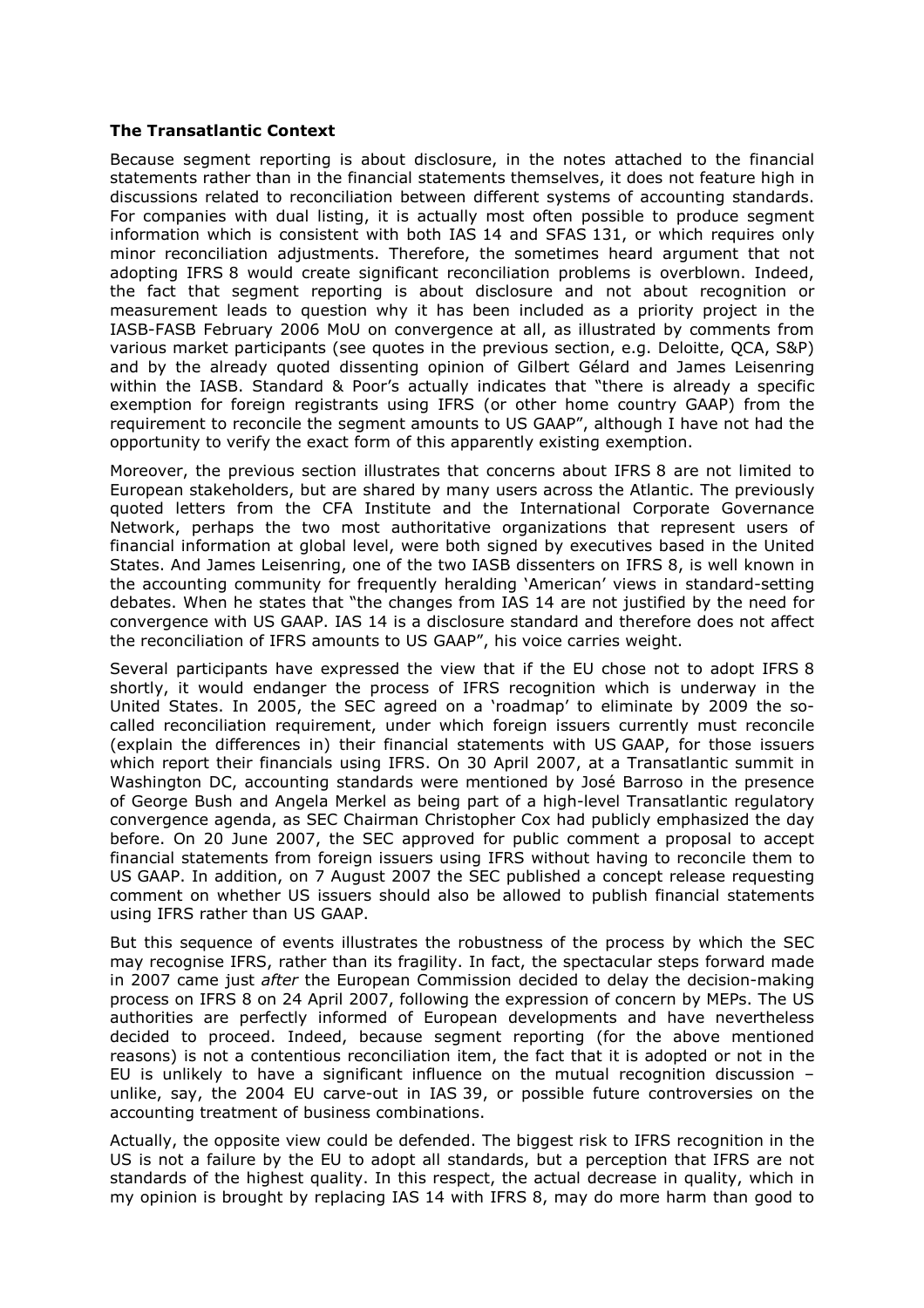the long-term prospects of IFRS accounting in the United States. Congress has so far been non-committal about the Executive Branch's and the SEC's initiatives on accounting standards convergence. But there is always a risk of this discussion acquiring a political dimension, especially at a time when Congress and the Executive Branch do not share the same orientation. If congressional democrats were to intervene in accounting, they would be likely to do so on behalf of investors' interests, and from this point of view the replacement of IAS 14 with IFRS 8 would not weigh in positively for IFRS.

Ultimately, the European position in the Transatlantic debate on convergence and mutual recognition is best served by adopting the highest-quality standards in the EU, and ensuring high-quality implementation as well – a matter not directly related to IFRS 8 but which should also feature high among European policymakers' priorities<sup>9</sup>. This is evidenced by the original 'Roadmap' document of 2005, in which then SEC Chief Accountant Donald Nicolaisen outlines the philosophy and criteria of eventual IFRS recognition in the United States $^{10}$ .

As a consequence, and in spite of the often heard argument, my opinion is that convergence and US recognition of IFRS are not compelling arguments in favour of adoption of IFRS 8 in the EU, especially when weighed against the significant shortcomings of IFRS 8 compared with the presently applicable standard IAS 14.

## Timing considerations

It is sometimes argued that the EU should urgently make a decision in favour of IFRS 8. However, I see no reason to rush towards a decision. Unlike, say, reporting for insurance contracts (for which the current standard IFRS 4 is explicitly transitional and unsatisfactory when weighed against the IASB Framework and the objectives set out in Regulation 1606/2002), segment reporting is already covered by an existing standard, IAS 14, which is certainly not perfect but far from low-quality. Moreover, implementation of IAS 14 has only recently started and for the sake of high-quality financial reporting, it would be beneficial to let practice under IAS 14 stabilise over the next few years. This would also be beneficial to users, for which yet another change of standards in a short period of time would create unnecessary difficulties in analyzing and understanding the information disclosed by companies.

Furthermore, IFRS 8 is in any event not meant as the final standard on segment reporting. Actually, it has become clear this year that the project on 'Financial Statements Presentation' (previously known as 'Performance Reporting', on how to present financial statements in order best to display companies' situation and performance) would include wide-ranging changes in segment information. This project had been frozen for some time and has only recently been revived under the leadership of FASB. It is likely that the debates on Financial Statements Presentation will last several years before the corresponding new IFRS standard is adopted by the IASB. But it also means that, were the EU not to adopt IFRS 8, this would not create a permanent difference with IFRS as published by the IASB. Supposing the new Financial Statements Presentation standard, which may be ready early in the next decade, is of high quality and is adopted by the EU, the difference created by the non-adoption of IFRS 8 will have been temporary, and to the benefit of the quality of financial reporting in the EU.

 $\overline{a}$ <sup>9</sup> I discuss the issue of IFRS implementation in Europe at length in The Global Accounting Experiment (Bruegel, April 2007). In this essay, I suggest setting up a European Accounting Agency or European Chief Accountant, which would be in charge of ensuring consistency in implementation across borders between different European countries, and of issuing relevance guidance to reach this aim. Such a reform would also strengthen Europe's voice in global accounting debates and would reinforce the sustainability of IFRS adoption in the EU.

<sup>&</sup>lt;sup>10</sup> Donald Nicolaisen, "A Securities Regulator Looks at Convergence", published in Northwestern Journal of International Law and Business, 25 (3), April 2005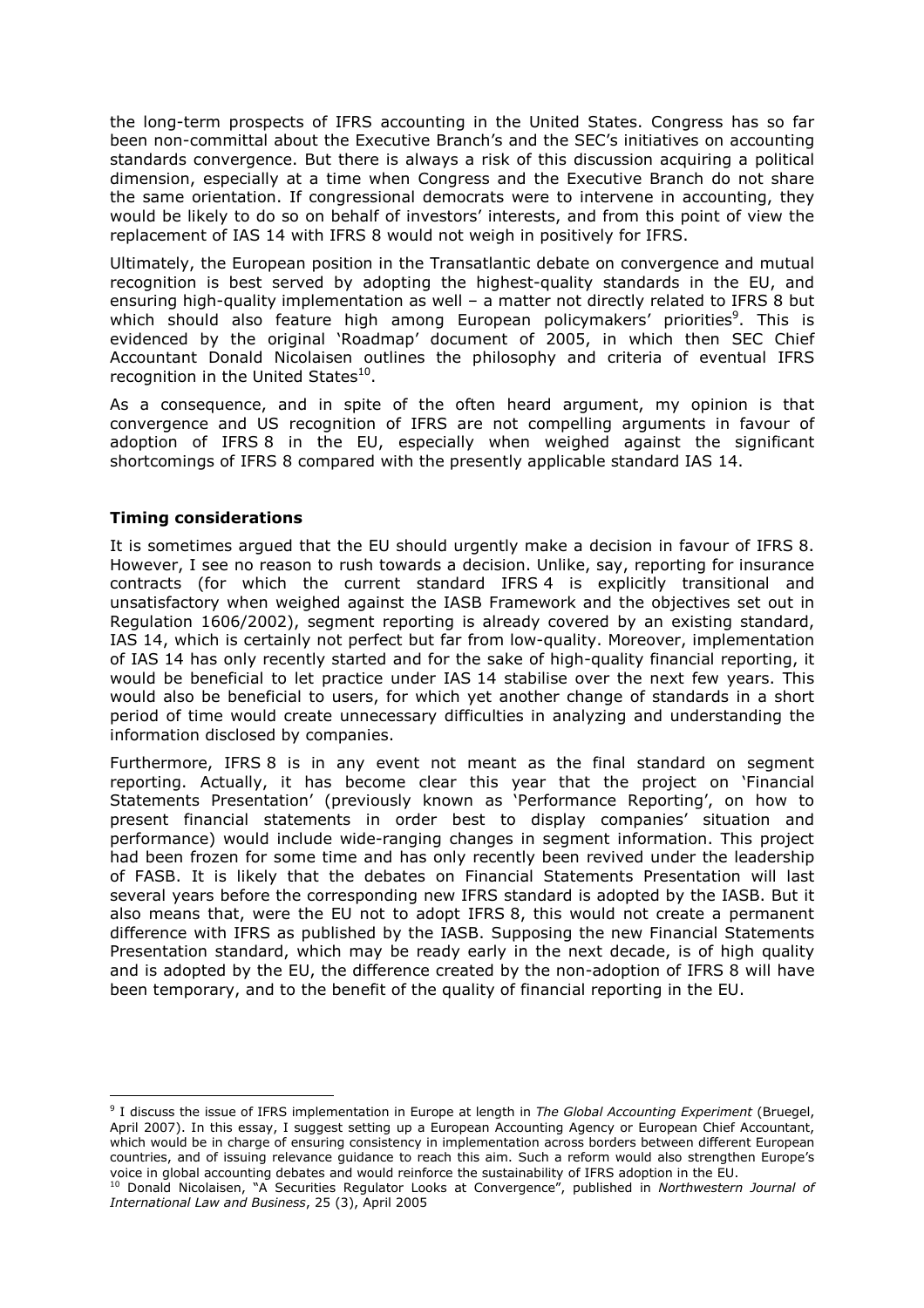#### Policy Recommendation

In accounting discussions and decisions, the highest objective of the EU should be to defend high-quality standards for investors and other users. This has been the driver behind the adoption of IFRS since 2002, which so far has represented a uniquely successful assertion of leadership by the European Union. By contrast, were standardsetting not primarily driven by this quality objective, the very rationale for IFRS adoption would be threatened.

The IASB has generally been effective in producing high-quality standards, but has lapsed in the case of IFRS 8, as is well illustrated by generally negative user sentiment about this standard. While the reasons for this lapse are not entirely clear, they may include the willingness to give precedence to short-term convergence with US GAAP over standards quality in the eyes of investors and other users. This is not in the best interests of users and of the IFRS project itself, which critically depends on user support.

One could argue (and several market participants have suggested) that the European Union should adopt IFRS 8 for the sake of convergence, and then issue additional requirements to correct that standard's weaknesses. These could include a test to ensure that the definition of segments is economically relevant; a requirement for consistency between segment information and consolidated financial statements; and a requirement for meaningful geographical information. However, under the current EU institutional setting it is difficult to see which EU authority could achieve this. Especially, CESR does not yet have a track record of issuing authoritative financial disclosure requirements, which have traditionally been in the hands of national securities regulators. Therefore, while this option has attractions, I do not see how it could be effectively implemented in the short term, and I do not think IFRS 8 should be adopted without such additional requirements.

In most advanced economies, it is not usually the role of Parliament to intervene directly in accounting standard-setting decisions. However, EU arrangements have given the European Parliament a voice in the IFRS adoption process. In my opinion, this voice should be used actively only in (hopefully) rare cases when all other actors in the chain of decision-making have failed to defend the objective of high-quality standards in the interests of users of financial information. It is my opinion that IFRS 8 presents such a case.

The EU has assumed crucial leadership by triggering the worldwide adoption of IFRS. It must rise to the corresponding responsibility by defending the objectives of IFRS standard-setting. Adoption decisions are one of the main tools in the EU's hands to that aim (the other main tool would be to ensure consistent implementation of IFRS within the EU and thus prove that the IFRS' promise of comparability is credible). The tool provided by the adoption mechanism under Regulation 1606/2002 should not be used lightly, but nor should it be considered irrelevant. It should not be used for defensive purposes or the protection of special local interests, but for the benefit of the entire community by ensuring that any temptation to compromise on standards quality is met vigilantly and firmly.

As a consequence, my recommendation is for the European Union not to adopt the current version of IFRS 8.

Nicolas Véron n.veron@bruegel.org / +32 473 815 372 21 September 2007